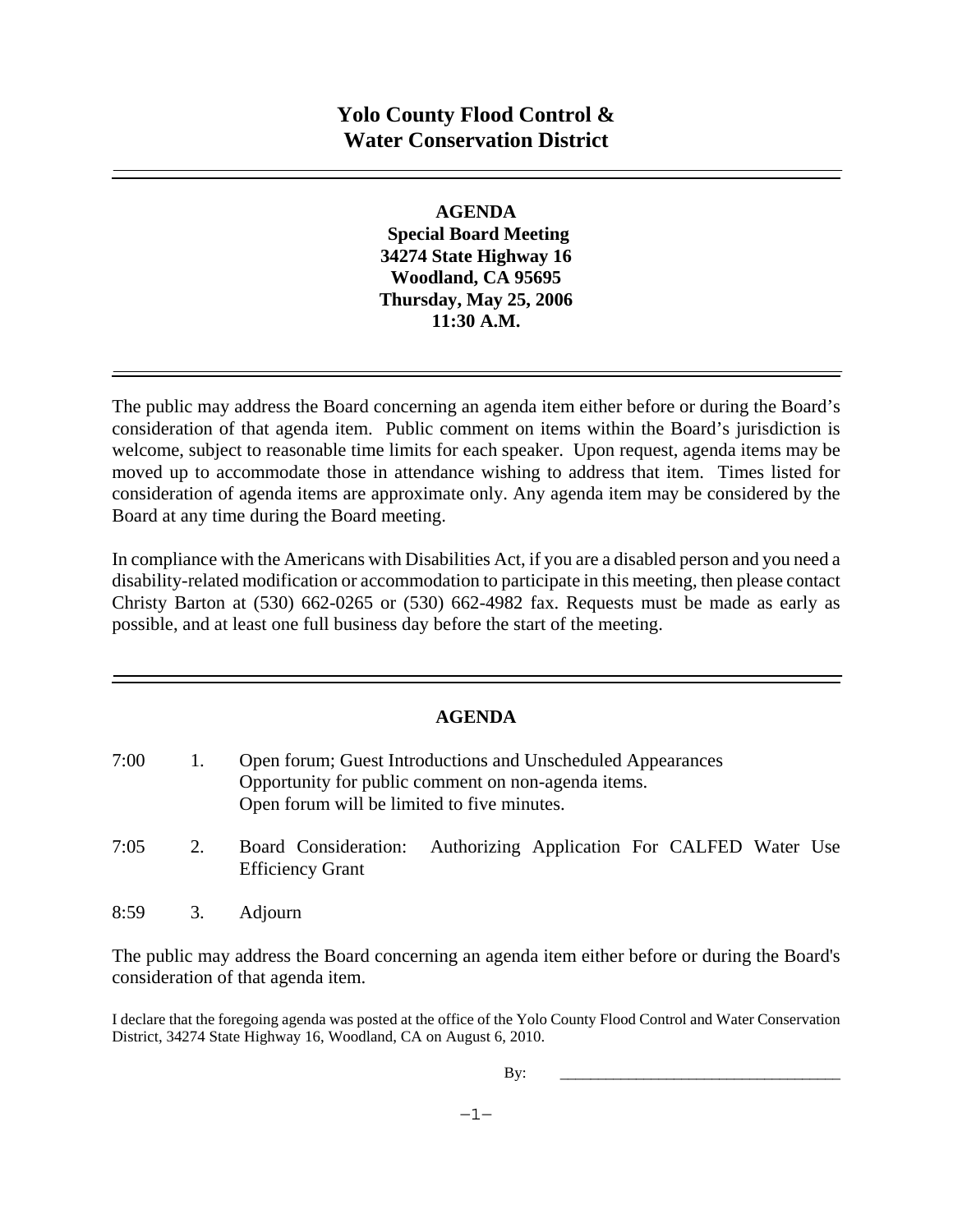Christina Cobey, Administrative Assistant